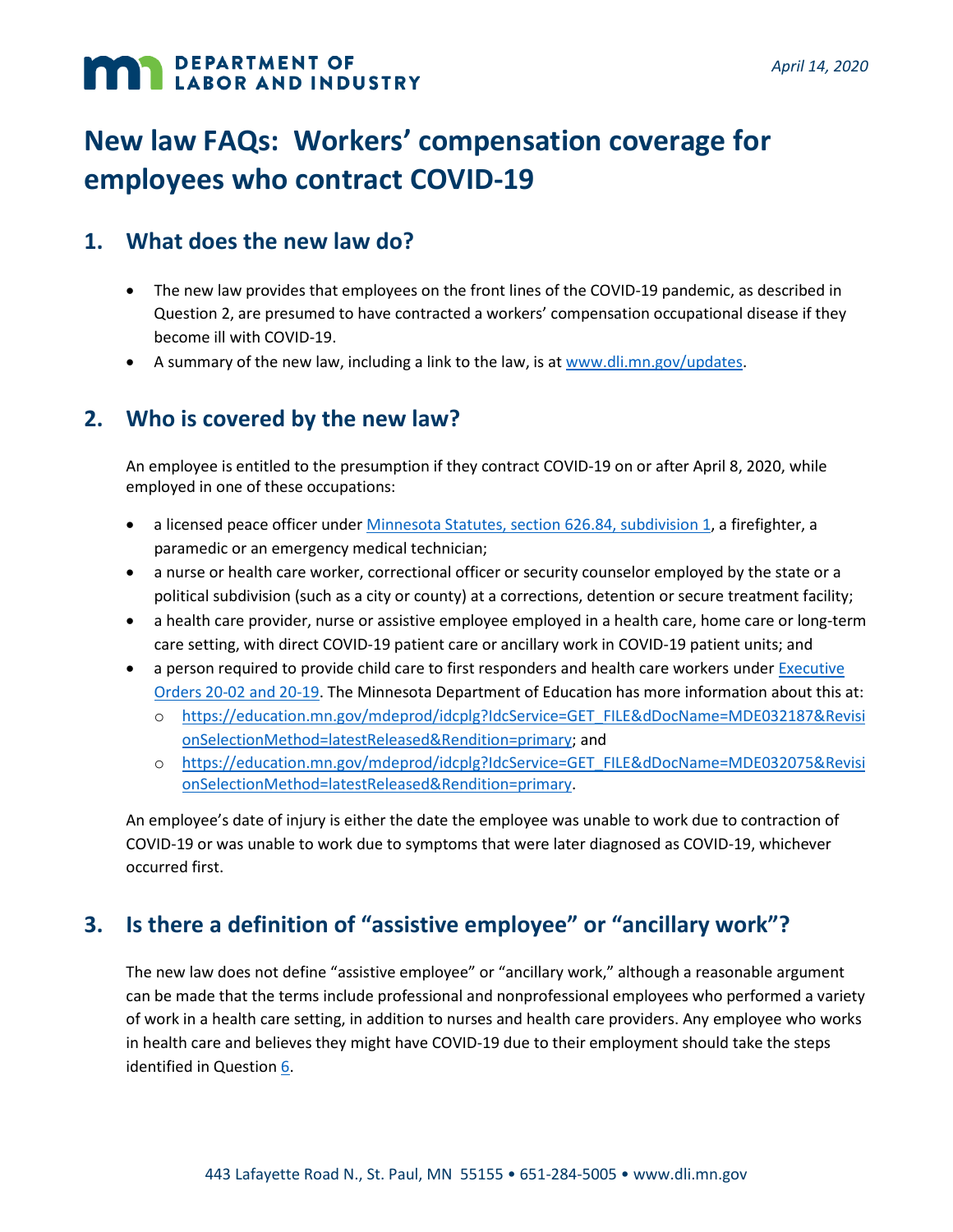## <span id="page-1-1"></span>**4. Do employees need to be tested for COVID-19 to qualify for the presumption?**

- No, employees do not need to be tested for COVID-19 to qualify. An employee can qualify by showing either:
	- o a positive laboratory test; or
	- $\circ$  if a test was not available for the employee, a diagnosis based on symptoms by a licensed physician, licensed physician's assistant or licensed advanced practice registered nurse.

A copy of the test results or the diagnosis by one of the listed health care providers must be provided to the employer or insurer.

#### **5. What does it mean to "rebut" the presumption?**

- If an employee has contracted COVID-19 and is employed in one of the occupations as described in Question 2, the illness is presumed to be a workers' compensation occupational disease and is compensable, unless the employer "rebuts" (disproves) the presumption.
- The employer may only rebut the presumption by proving the employee's employment was not a direct cause of the disease. The employer has the burden of proving by the preponderance of the evidence, that while performing his or her job duties, the employee was not exposed to COVID-19 or the exposure to COVID-19 could not have been a cause of the employee's illness.

### <span id="page-1-0"></span>**6. What should an employee do if they think they contracted COVID-19 while working?**

- The employee should notify their employer as soon as possible after they develop symptoms they think could be COVID-19. There are time limitations for reporting an injury to the employer. See [www.dli.mn.gov/sites/default/files/pdf/infosheet\\_reporting\\_work\\_injury.pdf.](http://www.dli.mn.gov/sites/default/files/pdf/infosheet_reporting_work_injury.pdf)
- The employee should keep a record of when they developed symptoms and when they notified their employer of those symptoms.
- The employee should seek medical care from one of the health care providers identified in Question [4](#page-1-1) and request a test for COVID-19. If a test is not available, the employee should request that the health care provider document a test was not available and further document their symptoms and provide a diagnosis of whether they believe the employee has COVID-19.
- The employee should provide a copy of the test results or the diagnosis to their employer or their employer's insurer.

#### **7. What are an employer's obligations when an employee reports an injury or illness?**

• The employer must file a first report of injury with the workers' compensation insurer or claim administrator. The insurer or claim administrator must notify the employee in writing within 14 days whether the employee's claim is accepted or denied.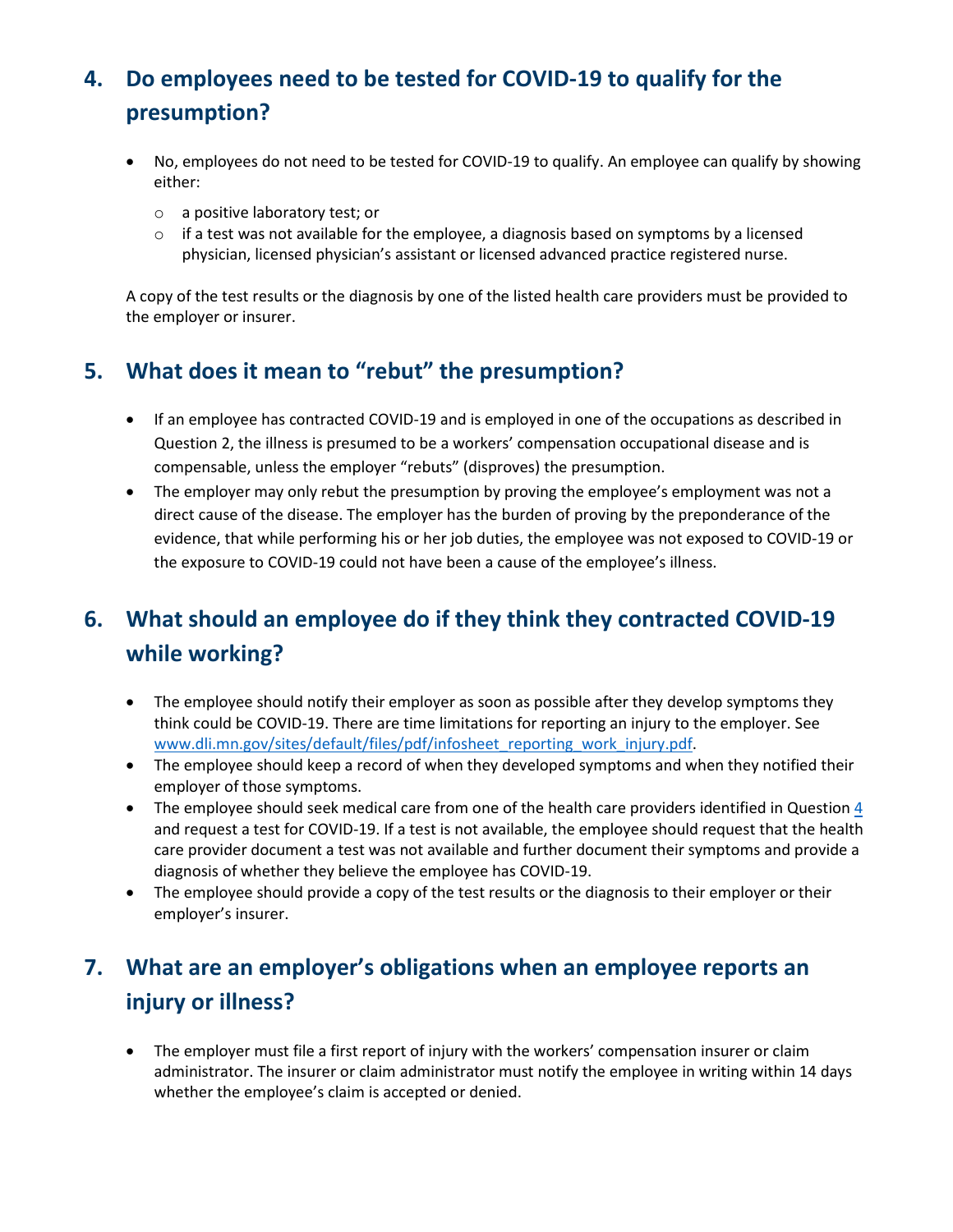• If the employer does not file a report of injury with its insurer or claim administrator, the employee may call the Department of Labor and Industry for help. (See Question [13.](#page-3-0))

### **8. What are an employee's rights if their workers' compensation claim is denied?**

• Information about an employee's options if their claim is denied is at [www.dli.mn.gov/business/workers-compensation/claim-process-claim-denied.](http://www.dli.mn.gov/business/workers-compensation/claim-process-claim-denied)

#### **9. Can I still make a workers' compensation claim related to COVID-19 if I am not employed in one of the occupations described?**

- Yes, an employee who has COVID-19 but who does not fall into one of the occupations described in Question [2](#page-0-0) can still claim a workers' compensation injury or occupational disease if they believe their illness is due to their employment.
- The employee should notify their employer as soon as possible. The employee can also call the Department of Labor and Industry for assistance. (See Questio[n 13.](#page-3-0))

#### **10. What benefits are available to employees under workers' compensation law?**

Workers' compensation benefits include medical treatment, monetary benefits for wage loss and permanent disability, dependency benefits under Minnesota Statutes, section 176.111, and vocational rehabilitation benefits. Information about workers' compensation benefits is available at:

- [www.dli.mn.gov/workers/workers-compensation-workers;](https://www.dli.mn.gov/workers/workers-compensation-workers) and
- www.dli.mn.gov/business/workers-compensation/work-comp-minnesota-workerscompensationsystem-employee-information.

## **11. Are employees entitled to workers' compensation benefits if they are exposed to COVID-19 at work and are required by their employer to self-isolate?**

• If an employee is not ill, but must stay home from work because they were exposed to the COVID-19 virus, they are not entitled to workers' compensation benefits. If an employee was exposed at work and later contracted COVID-19, the illness may be a workers' compensation injury.

### **12. Is other relief available to workers who contract COVID-19, aside from workers' compensation benefits?**

• Yes, an information sheet about other worker protections is available at [www.dli.mn.gov/sites/default/files/pdf/MN\\_worker\\_protections\\_related\\_to\\_COVID\\_19.pdf.](http://www.dli.mn.gov/sites/default/files/pdf/MN_worker_protections_related_to_COVID_19.pdf)